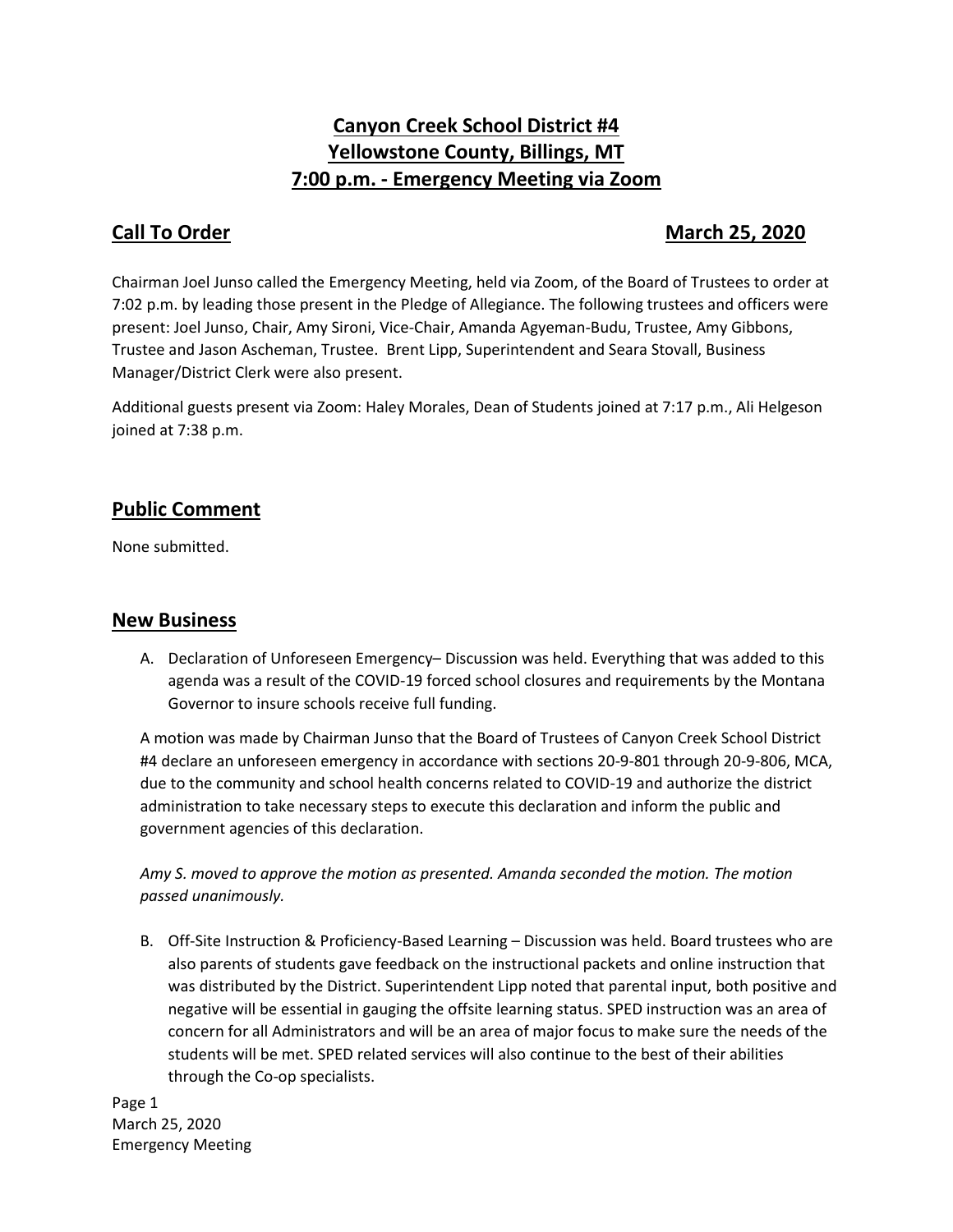A motion was made by Chairman Junso that the Board of Trustees of Canyon Creek School District #4 authorize the Superintendent to work with district staff in providing instruction for pupils of the district. Such instruction may include any method or methods identified as appropriate by the Superintendent, including but not limited to, offsite instruction as defined and referenced in sections 20-1-101(5); 20-1-101(14); 20-7-118; and 20-9-3111(11), MCA.

### *Amy S. moved to approve the motion as presented. Amy G. seconded the motion. The motion passed unanimously.*

A motion was made by Chairman Junso that the Board of Trustees of Canyon Creek School District #4 authorize the Superintendent to work with district staff in making determinations regarding pupils who are proficient in courses in which the pupils are enrolled without regard to the aggregate hours of instruction provided. The Superintendent is directed to make a final determination of proficiency for each pupil for each enrolled course, using district assessments, including class grades as a minimum, and reporting a full-time equivalent conversion of ANB for such pupils, based on the scheduled time ordinarily provided through the aggregate hours of instruction for such courses.

*Amy S*. *moved to approve the motion as presented. Amy G. seconded the motion. The motion passed unanimously.*

- C. Policy 3612F Internet Access Conduct Agreement Discussion was held.
- D. Policy 3612P Acceptable Use of Electronic Networks Discussion was held.
- E. Policy 3650 Pupil Online Personal Information Protection Discussion was held.

#### *Amanda moved to approve the motion as presented for Policy 3612F, Policy 3612P, and Policy 3650. Jason seconded the motion. The motion passed unanimously.*

- F. Policy 1900 COVID-19 Emergency Measures Discussion was held.
- G. Policy 1901 COVID-19 Emergency Measures Use of Transportation Funds during Periods of School Closure – Discussion was held. Superintendent Lipp shared that First Student did submit billing for the closure timeframe of March 14, 2020 – March 28, 2020. Our current Transportation contract is under legal review to determine if payment is due for services not rendered during the forced school closures. The Transportation Fund usage guidelines have been given flexibility in order to utilize those funds to support offsite learning. Specified usage is noted in the Policy.

*Jason moved to approve the motion as presented for Policy 1900 and Policy 1901. Amy G. seconded the motion. The motion passed unanimously.*

H. COVID-19 Plan of Action for Canyon Creek School District #4 – Discussion was held. Plan of Action has been completed for offsite learning instruction and structure, school meals provided to free and reduced eligible students, services for students with disabilities and other services customarily provided to students, i.e. counseling services, Title I services. There are requirements to develop support systems for staff; plan in place.

Page 2 March 25, 2020 Emergency Meeting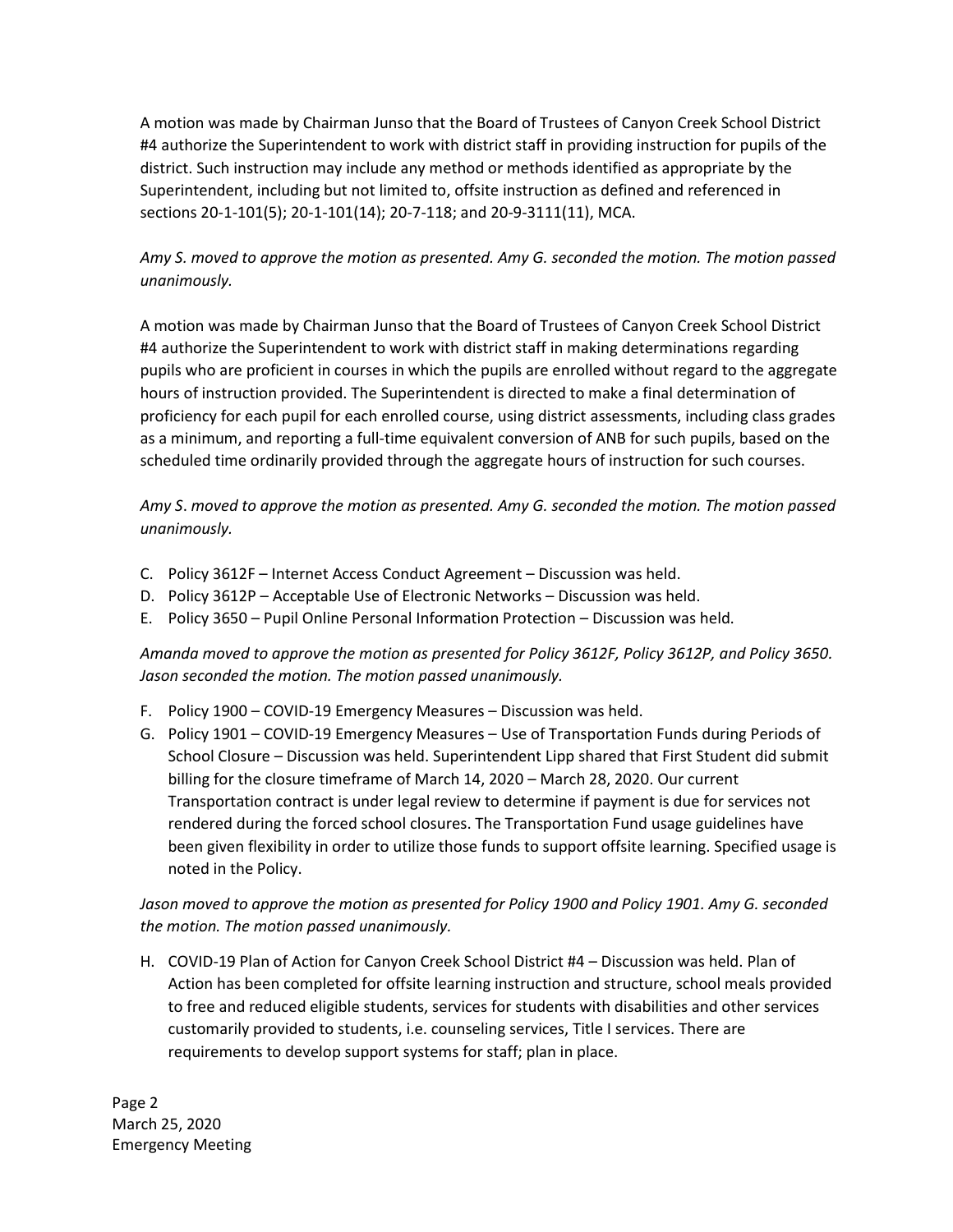Jason noted that insurance coverage needs to be looked at for delivery of lunches in personal staff vehicles. Superintendent Lipp will follow-up to gain clarity.

The Action Plan needs to be submitted to the Governor by Friday, March 27<sup>th</sup>. The Plan is required to be revised as needed with specified revision due dates. In addition, the Governor sent out a Survey for the District to complete. The State will gather the data and then forward it to the Federal level for state-to-state comparison.

Amanda inquired if the current working staff felt that we were safe when working in the school when bringing in outside individuals. PPE was discussed and follow-up will be completed by Superintendent Lipp. Amanda highly recommended checking temperatures upon entry to the school and documentation of the readings completed. If anyone has a temperature reading over the threshold, they will not be admitted to the school.

Amy S. also noted that the accounting world is quarantining all received documentation for five days prior to review. This is a preventative measure to let the germs die before handling the documents. This was discussed and concluded that it should be implemented on all returned school assignments.

*Amy G. moved to approve the motion as presented. Amanda seconded the motion. The motion passed unanimously.*

I. Memorandum of Agreement between Canyon Creek School District #4 and the Canyon Creek Education Association – Discussion was held. This document is already outdated and covers everything from March  $15<sup>th</sup>$  – March 27<sup>th</sup> but will cover the first school closure timeframe. A new MOA will be released in the near future to cover March  $28<sup>th</sup>$  – April  $10<sup>th</sup>$  and will be approved at a future Board of Trustees meeting.

#### *Amy S. moved to approve the motion as presented. Amanda seconded the motion. The motion passed unanimously.*

J. Authorization to Pay Classified Staff in Whole – Discussion was held. The Board inquired what the monthly cost would be to keep all Classified staff whole. For fourteen FTE Classified staff and one part-time Classified Staff the total amount would be approximately \$28,152.50. There is opportunities and flexibility to reassign duties for Paraprofessionals. The Kitchen staff is meeting the needs of meals being provided to free and reduced eligible students. Additional free and reduced eligibility students may increase due to staffing cuts in all industries. The Custodial staff is working on disinfecting the entire school, top to bottom. If the building is disinfected prior to April 10<sup>th</sup>, the Custodial staff will expand their efforts to outside cleanup.

Joel inquired for a status update on Cole's Pantry. The pantry is still currently stocked and distributing as normal.

Superintendent Lipp did share that the Staff will be doing a staff parade through the students neighborhoods on Friday, March 27<sup>th</sup>.

*Jason moved to approve the motion as presented to pay Classified Staff in whole. Amy S. seconded the motion. The motion passed unanimously.*

Page 3 March 25, 2020 Emergency Meeting